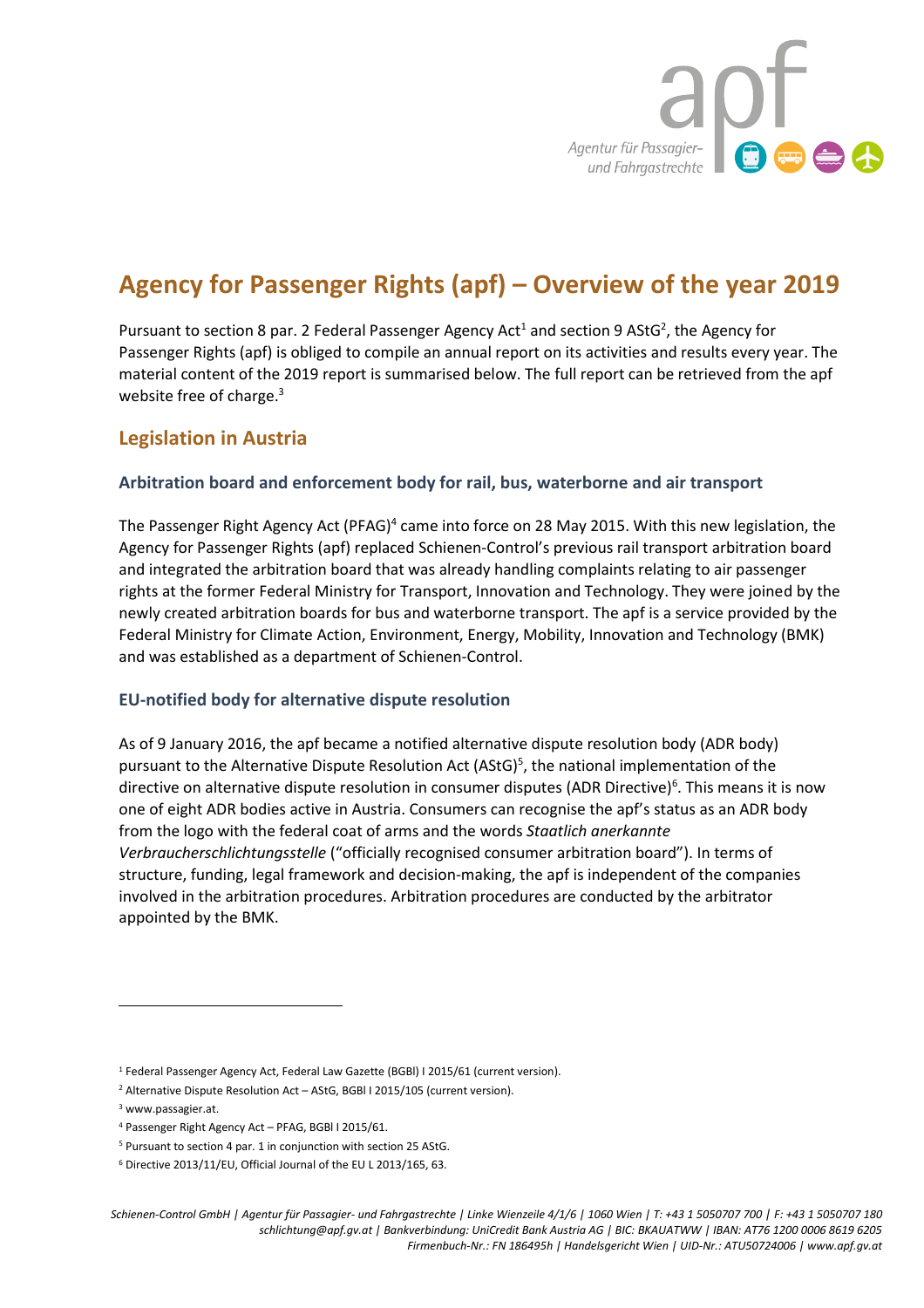

# **Agency for Passenger Rights**

The apf is the statutory arbitration board and enforcement body for rail, bus, waterborne and air transport. As part of its arbitration activities, it is responsible for settling passenger complaints out of court and helping passengers obtain justice in disputes with companies. In its function as an enforcement body, the apf informs rail, bus, waterborne and air passengers of their rights, monitors observance of the passenger rights embedded in the EU regulations and, if necessary, takes further steps to induce the companies concerned to fulfil their obligations.

#### **apf organisation**

The apf is a department of Schienen-Control and has no separate legal identity. In 2019, applicants' concerns (questions, arbitration requests, procedures) were handled directly by the director of the apf and up to eight full-time/part-time employees.

#### **apf funding**

The apf is funded pro rata by contributions from the companies involved in the arbitration procedures and by the Federation. Companies participating in arbitration procedures are liable for costs; at present, these are fixed at 78 Euro per procedure in accordance with the PFAG Cost Contribution Ordinance 2015<sup>7</sup>. These contributions are calculated to cover 40 percent of the apf's costs<sup>8</sup>. The remaining costs are covered by the BMK using monies from the federal budget.

#### **apf tasks**

The apf's task is to help passengers obtain justice without having to go to court. The apf sees itself as an independent mediator between transport companies and their passengers. Passengers and clients of railway undertakings, railway station operators, integrated ticket organisations, airlines, waterborne transport companies and bus/coach companies (and to a lesser extent operators of bus stations, ports, terminals and civilian aerodromes, e.g. airport operators) can submit arbitration requests to the apf provided they have previously attempted to resolve the issue with the company concerned. The apf is in general not responsible for urban transport companies.

#### **apf competences**

#### **Rail transport**

 $\overline{a}$ 

With regard to rail transport, the apf helps all passengers and clients of railway undertakings and integrated ticket organisations obtain justice when using the railway. The apf can help with almost any issue involving a contract of carriage.

<sup>7</sup> PFAG Cost Contribution Ordinance 2015, BGBl II 2015/150.

<sup>8</sup> Pursuant to section 4 par. 3 Federal Passenger Agency Act.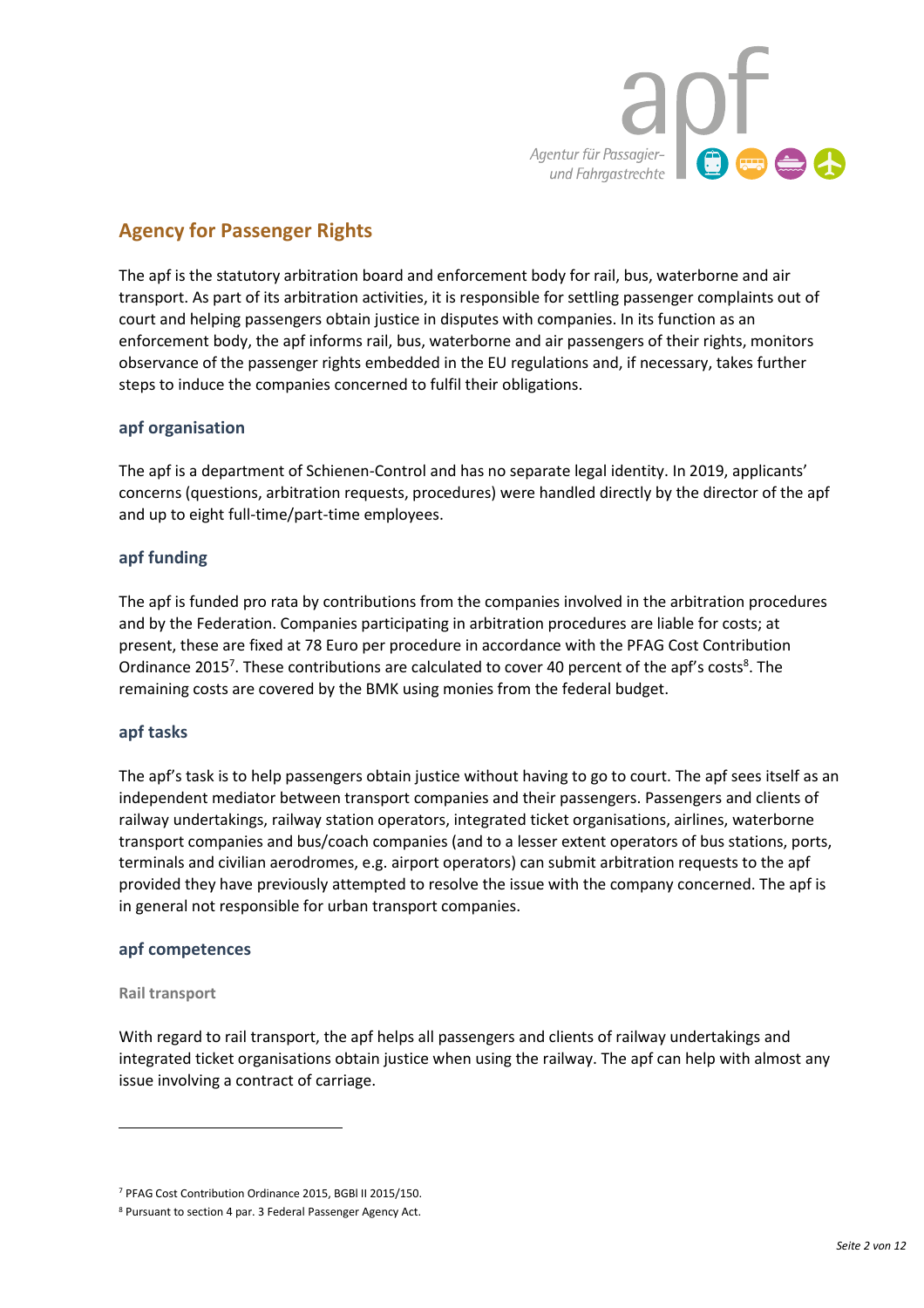

In a few cases, passengers can also submit an arbitration request directly to the apf without having contacted the company beforehand; in the case of rail transport, this applies for example to possible violations of the Rail Passenger Rights Regulation (e.g. refusal to compensate or reimburse passengers in the event of delay) or the Railway Carriage and Passenger Rights Act (EisbBFG)<sup>9</sup> (e.g. refusal to allow passengers to appeal against fines), and in general to unlawful regulations in the railway undertaking's/integrated ticket organisation's conditions of carriage. The apf must notify the Schienen-Control Kommission of any unresolved disputes relating to rail transport (e.g. if it is alleged that the conditions for compensation contain unlawful provisions).

**Bus, waterborne and air transport** 

With regard to bus, air and waterborne transport, the apf's activities are circumscribed by EU regulations, as a result of which its competences are more restricted than in the rail transport sector. The apf also stands up for the rights of persons with disabilities and reduced mobility (PRM).

# **Body responsible for cooperating with consumer protection authorities**

In an amendment to the Consumer Authorities Cooperation Act (VBKG) $10$ , the apf was specified as the body responsible for cooperating with consumer protection authorities in the areas of bus, air, and waterborne transport. Under this law, the national authorities responsible for consumer protection legislation may seek assistance from the corresponding authorities abroad. They can then take action against companies in the event of cross-border violations of consumer protection regulations. This cooperation between authorities now also encompasses rail transport and the PRM Air Passenger Rights Regulation governing air transport<sup>11</sup>, and has done so since 17 January 2020<sup>12</sup>.

# **Enforcing passenger rights**

If no solution remedying the violation of the respective passenger rights regulation can be found during the arbitration procedure, the apf, in its capacity as the enforcement body, will notify the competent legal authority accordingly. The same applies if the company does not participate in the arbitration procedure.

# **apf arbitration procedures**

The apf does not replace the respective company's complaints management. Before the apf can take action, passengers must attempt to reach a mutual agreement with the respective company themselves.

 $\overline{a}$ 

<sup>9</sup> Railway Carriage and Passenger Rights Act – EisbBFG, BGBL I 2013/40.

<sup>10</sup> Consumer Authorities Cooperation Act – VBKG, BGBl I 2006/148, version published in BGBl I 2015/61.

<sup>11</sup> Regulation (EC) 1107/2006 OJ L 2006/204, 1.

<sup>12</sup> Regulation (EU) 2017/2394, OJ L 2017/345, 1.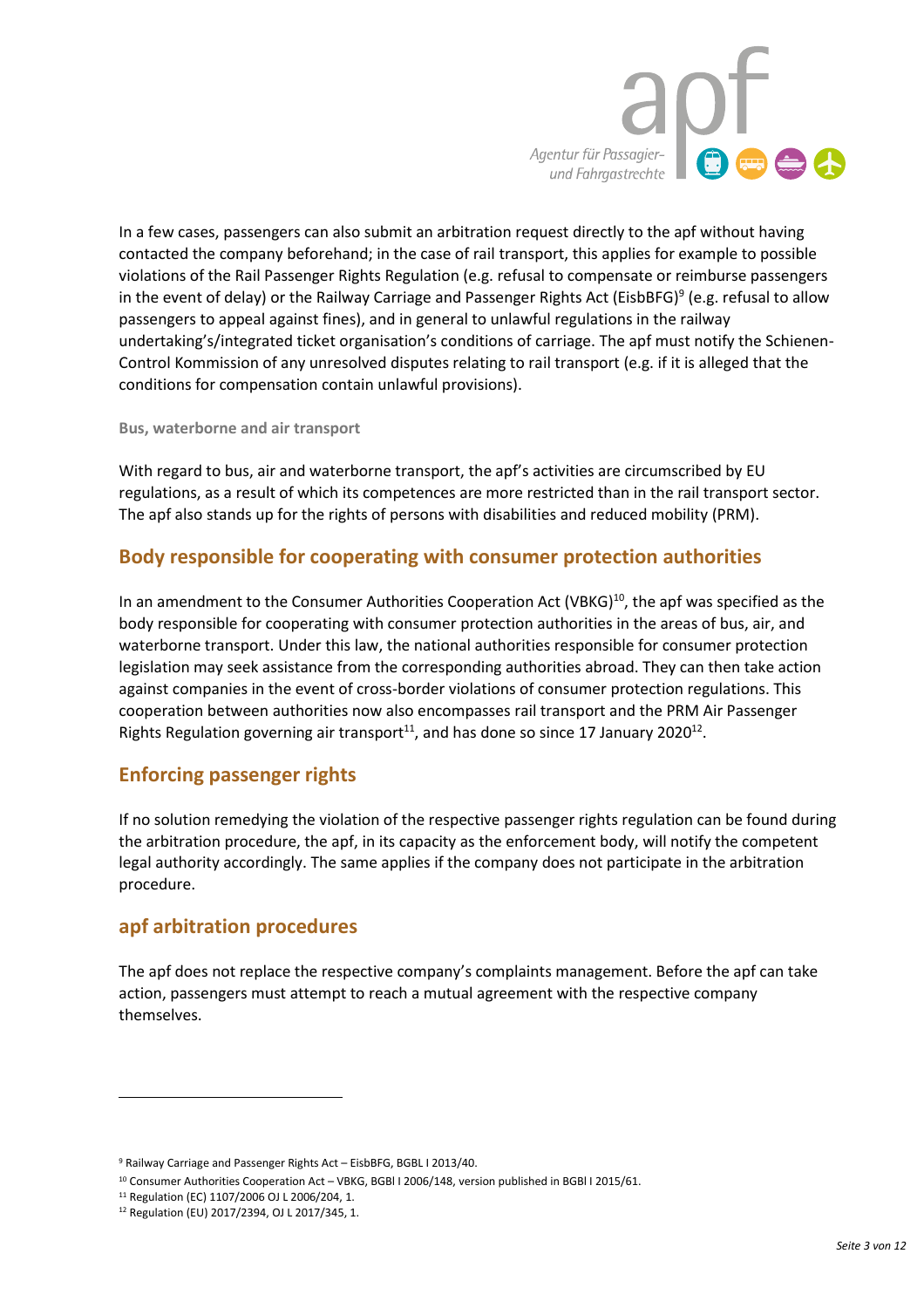

# **Competences of the rail transport regulatory authority**

#### **Validation of arbitration requests relating to rail transport**

In the case of arbitration requests from rail passengers relating to non-existent or insufficient fare compensation for train delays and cancellations, the Schienen-Control Kommission can declare the apf's proposed solution binding and award the compensation to the passenger $^{13}$ .

This regulation is enforced in cases where no agreement can be reached with the railway undertaking. The Schienen-Control Kommission does not possess this competence in the other three transport sectors. Even in the rail transport sector, it extends only to fare compensation in the event of train delays and cancellations and not to any other claims.

#### **Publication and review of conditions of carriage**

Railway undertakings and integrated ticket organisations in the railway transport sector are obliged to present their conditions of carriage to Schienen-Control pursuant to section 22b Railway Act (EisbG).

These conditions of carriage must be presented both when they are first published and after subsequent amendments. Pursuant to section 78b EisbG, the Schienen-Control Kommission has the right to examine whether the conditions of carriage published by the railway undertakings and integrated ticket organisations comply with the law; in the event of any violations, Schienen-Control may declare them void. The review encompasses all Austrian and European legislation (e.g. KSchG<sup>14</sup>, EisbBFG and the Rail Passenger Rights Regulation<sup>15</sup>).

#### **apf annual assessment**

#### **Arbitration requests and enquiries**

In 2019, the apf received a total of 6,395 written arbitration requests and enquiries (2018: 6,248), 5,205 of which related to air transport (2018: 5,462), 1,047 to rail transport (2018: 682), 122 to bus transport (2018: 90) and 21 to waterborne transport (2018: 14).

#### **Arbitration procedures initiated**

Figures on arbitration procedures only include cases in which arbitration procedures were actually initiated. 4,622 arbitration procedures were initiated in 2019 (2018: 3,750). Most of these (3,879) related to air transport (2018: 3,261), followed by rail transport with 705 (2018: 452) and bus transport with 37 (2018: 37) procedures. One procedure was initiated in the waterborne transport sector (2018: no procedures).

 $\overline{a}$ 

<sup>13</sup> Pursuant to section 78a par. 5 EisbG.

<sup>14</sup> Consumer Protection Act – KSchG, BGBl 1979/140 (current version).

<sup>15</sup> Regulation (EC) 1371/2007 OJ L 2007/315, 14.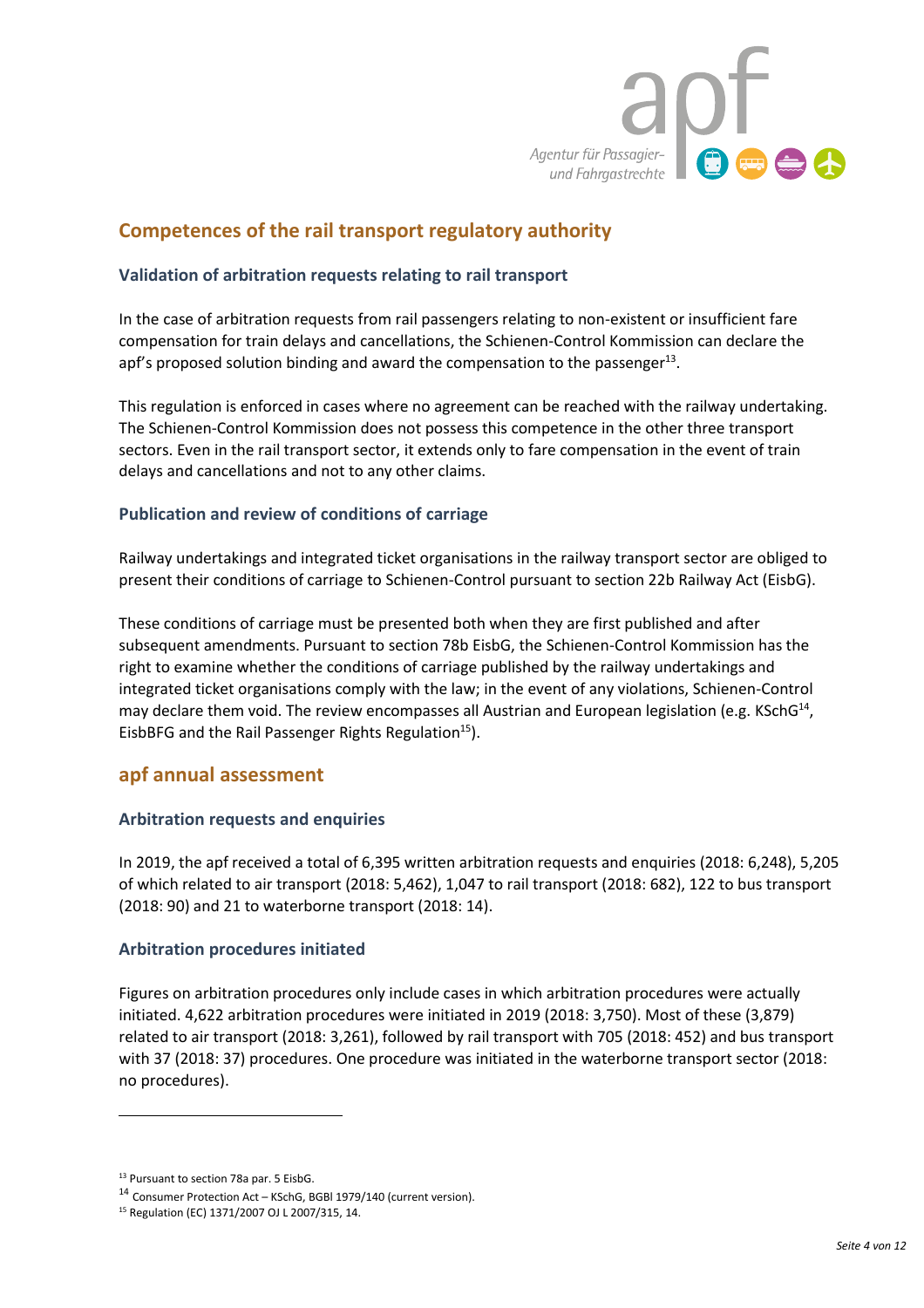

#### **Compensation, reimbursements and penalty rebates**

In 2019, the apf obtained approximately 1,301,094 Euro in monetary compensation, reimbursements and penalty rebates for applicants (2018: 1,177,017 Euro). At 1,251,532 Euro, the lion's share of this amount fell to the air transport sector (2018: 1,124,016 Euro), followed by 48,054 Euro in the rail sector (2018: 50,706 Euro) and 1,508 Euro in the bus sector (2018: 2,295 Euro).

#### **Reaction time and duration of procedures**

The average time taken for initial feedback to be sent to the applicant was four-and-a-half days (2018: nine days). This means that the apf succeeded in cutting its reaction time by half compared to the previous year. The average duration of an arbitration procedure was a good 72 days (2018: 35 days). This is twice as long as the average duration of procedures in 2018. The main reasons for this are the sharp increase in the number of cases in the air transport sector since autumn 2018 and the need to perform time-consuming reviews of the numerous cases in which the airlines claimed that they had found themselves in extraordinary circumstances.

#### Rail transport

#### **Arbitration requests and enquiries**

1,047 arbitration requests relating to rail transport were received during 2019 (2018: 682). This figure was more than 53 percent up on the previous year. This increase is probably due to the fact that ÖBB-Personenverkehr has tightened up its fare recovery procedures (passenger fines).

83 percent of the applications rejected by the apf were repudiated on the grounds that the passenger had not yet lodged a claim with the company concerned (2018: 79 percent).

In 2019, almost one quarter (23 percent) of all rail transport applicants resided in the federal capital Vienna (2018: 25 percent). 18 percent of applicants came from Lower Austria (2018: 19 percent) and seven percent each from Tirol (2018: six percent) and Upper Austria (2018: eleven percent). 22 percent of arbitration requests were received from passengers residing abroad (2018: 18 percent).

#### **Arbitration procedures**

704 arbitration procedures were concluded in 2019. Compared to the previous year's figure of 472 procedures, this is an increase of 49 percent.

In 2019, around 85 percent of all procedures in the rail transport sector reached a positive outcome to the mutual satisfaction of both parties (2018: 95 percent). Despite intensive effort, no mutual agreement was reached in 11.5 percent of the procedures (2018: three percent), while 3.4 percent were substantively suspended (2018: 2.5 percent).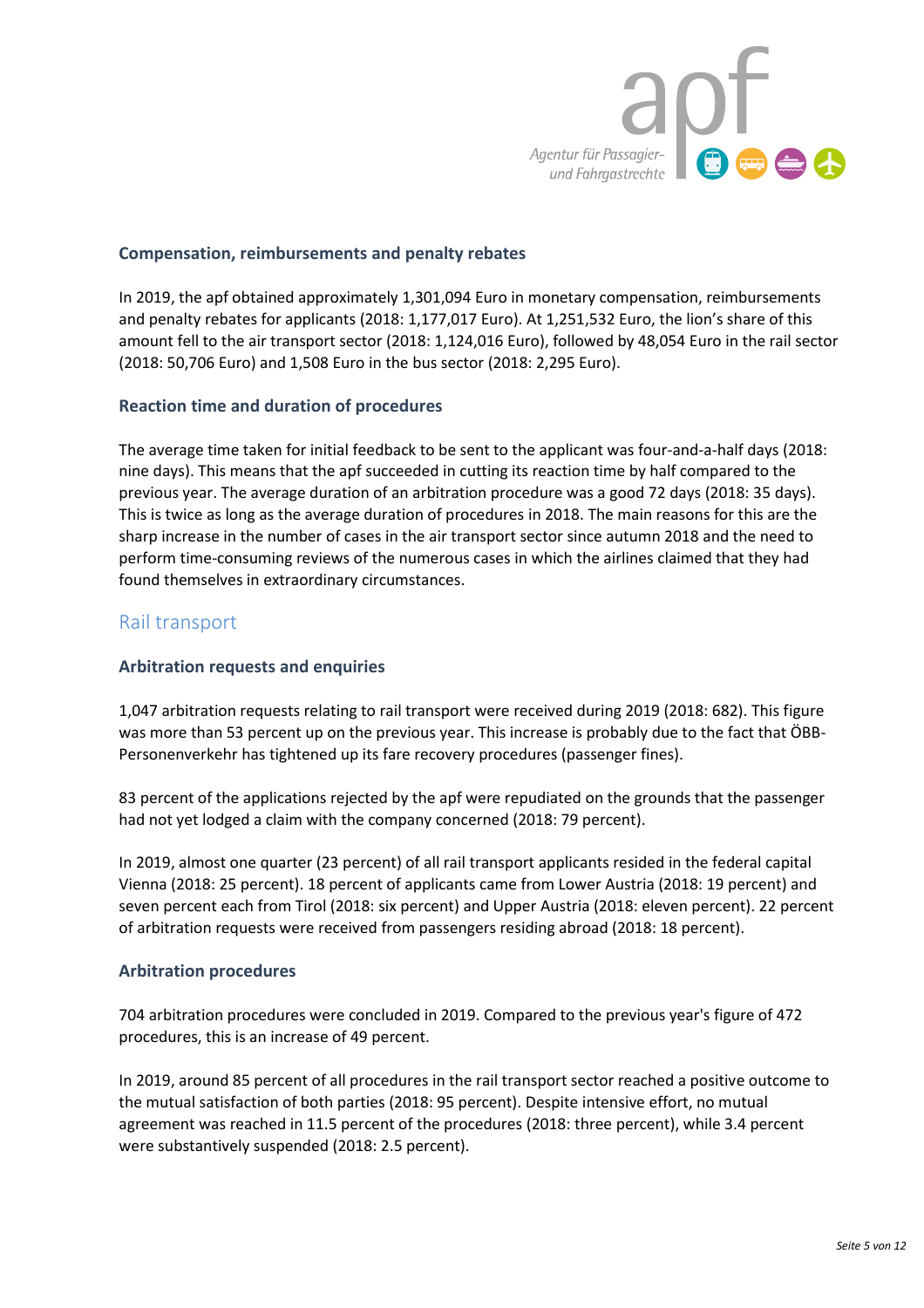

At the end of May 2015, transport companies participating in arbitration procedures were made liable for costs. In 2019, the railway undertakings involved were obliged to pay costs in 527 of the procedures concluded in the rail transport sector (2018: 358).

**Company obligation to cooperate and complaints filed with district administrative authorities**

In 2019, one Czech railway undertaking refused to cooperate in an arbitration procedure (2018: no procedures).

**Grounds for procedures and distribution among companies**

In 2019, the most common grounds for the initiation of arbitration procedures were passenger fines and collection claims at 36.5 percent (2018: eleven percent). This increase is due above all to the stricter measures now being enforced by ÖBB-Personenverkehr. Procedures relating to fare reimbursements took second place at 33.5 percent (2018: 42 percent), while procedures relating to compensation for delays (ticket costs) and the reimbursement of other consequential expenses came in third at 19.2 percent (2018: 28 percent).

97.6 percent of the procedures involved ÖBB-Personenverkehr (2018: 96.6 percent), while 1.3 percent involved other railway undertakings (including WESTbahn). The remainder involved ÖBB-Infrastruktur and the integrated ticket organisations.

**Compensation, reimbursements and penalty rebates**

The total sum obtained by the apf from all rail transport procedures concluded in 2019 amounted to 48,054 Euro (2018: 50,706 Euro).

#### **Duration of procedures**

In 2019, the apf was able to resolve 65 percent of rail transport procedures in less than two weeks (2018: 60 percent). Another 28 percent of procedures were concluded in less than one month (2018: 29 percent) and six percent in less than two months (2018: nine percent). Only one percent of arbitration procedures took longer than two months (2018: two percent); these mostly involved complex cases. The average duration of all (simple to highly complex) arbitration procedures was around 14 days (2018: 16 days).

#### Bus transport

#### **Arbitration requests and enquiries**

In 2019, the apf received a total of 122 arbitration requests relating to bus transport (2018: 90). 87 percent of those rejected were repudiated on the grounds of non-competence (2018: 88 percent), and 13 percent because the applicant had not contacted the bus company first (2018: twelve percent).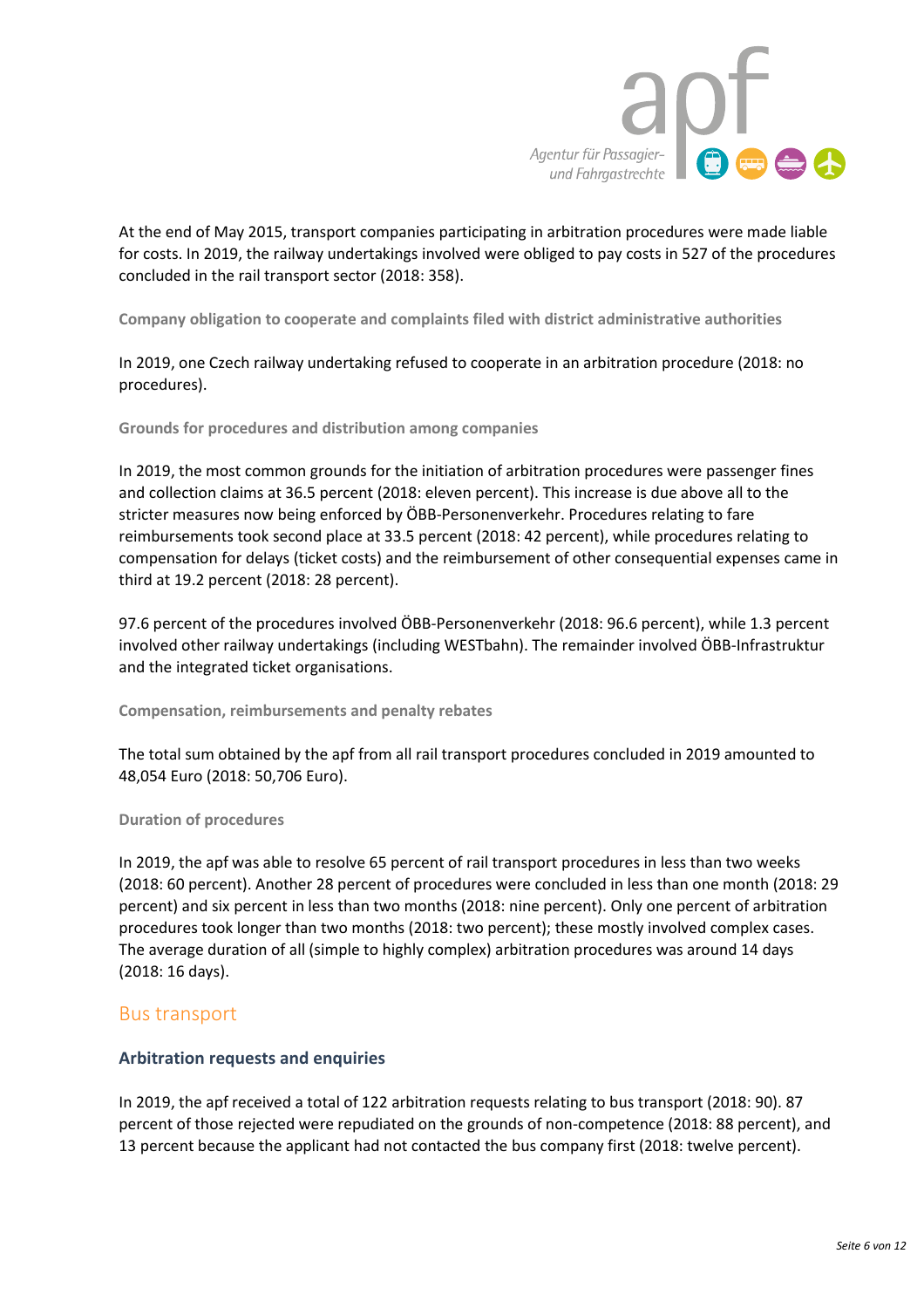

In 2019, one quarter of the applicants lived in Vienna (2018: 33 percent), followed by ten percent whose primary residences were located in Lower Austria (2018: 17 percent). Twelve percent of applicants provided a residential address abroad (2018: 17 percent).

#### **Arbitration procedures**

37 procedures were brought to a conclusion in 2019 (2018: 37). Almost 93 percent of all procedures in the bus transport sector reached a positive outcome to the mutual satisfaction of both parties (2018: 100 percent).

The respective bus transport companies were held liable for costs in 27 of the procedures concluded in 2019 (2018: 32).

**Company obligation to cooperate and complaints filed with district administrative authorities**

In 2018, one Polish company refused to participate in an arbitration procedure. At the beginning of 2019, the apf reported the case to the competent district administrative authority. Following the initiation of administrative penalty proceedings with the district administration of Villach-Land, the Polish company backed down and paid the compensation claimed by the passenger at the end of 2019.

**Grounds for procedures and distribution among companies** 

At 42 percent, delays were the main reason why arbitration procedures were initiated in the bus transport sector in 2019 (2018: 27 percent). One quarter (25 percent) of the arbitration requests received related to cancellations (2018: 52 percent).

97 percent of the procedures concluded in 2019 involved Flixbus (2018: 81 percent). Črnja Tours came in second at three percent.

**Compensation and reimbursements**

In 2019, the apf obtained 1,508 Euro in monetary compensation and reimbursements for bus passengers (2018: 2,295 Euro).

**Duration of procedures**

More than half (approx. 57 percent) of the procedures initiated in 2019 were concluded within two weeks (2018: 45 percent). Almost 36 percent of procedures were concluded in less than one month (2018: 39 percent).

Only in just under four percent of cases (3.6 percent respectively) did the procedures initiated in 2019 take less than two months or more than two months to resolve. In 2018, these figures were 13 percent and three percent respectively. The average duration of the bus transport procedures concluded in 2019 was around 21 days (2018: 20 days).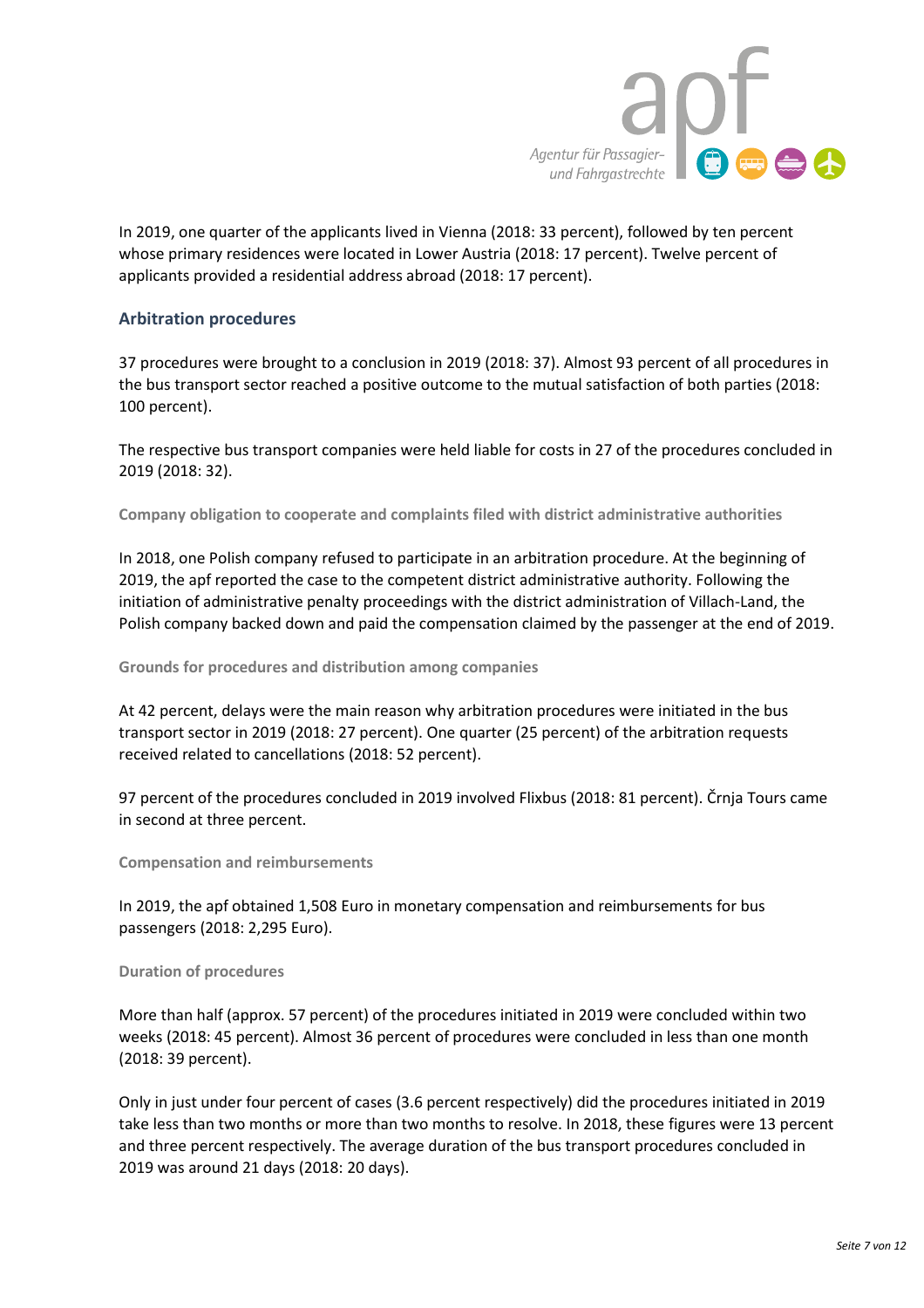

# Waterborne transport

#### **Arbitration requests, enquiries and arbitration procedures**

In 2019, the apf received a total of 21 arbitration requests relating to waterborne transport (2018: 14). One procedure was initiated in the waterborne transport sector in 2019 (2018: no procedures). In 2019, as in previous years, all the requests rejected were repudiated on the grounds of non-competence.

### Air transport

#### **Arbitration requests and enquiries**

In all, 5,205 arbitration requests and enquiries relating to air transport were handled in 2019 (2018: 5,462).

61 percent of those rejected were repudiated on the grounds of non-competence (2018: 63 percent), and 13 percent because the passenger had not yet lodged a claim with the airline concerned (2018: 19 percent). 26 percent of cases had to be rejected on "other grounds" (2018: 18 percent), e.g. missing documents.

At 63 percent, most arbitration requests in 2019 were received from persons residing in Austria (2018: 73 percent). One quarter (25 percent) of requests came from other EU countries, Iceland, Norway, and Switzerland (2018: 20 percent), while seven percent came from non-member countries (2018: four percent). Five percent of applicants provided no information regarding their country of residence (2018: three percent).

#### **Arbitration procedures**

A total of 3,397 procedures were concluded in the air transport sector in 2019 (2018: 2,770). The companies and passengers concerned were able to reach a mutual agreement in 71 percent of cases, thus bringing the procedures to a positive conclusion (2018: 79 percent). Despite intensive effort, no mutual agreement was reached in five percent of the procedures (2018: four percent). The remaining procedures were substantively suspended. 18 percent were suspended due to extraordinary circumstances (e.g. adverse weather conditions) and six percent on other grounds (e.g. delays of less than three hours).

The airlines were held liable for costs in 2,753 of the procedures concluded (2018: 2,138).

**Company obligation to cooperate and complaints filed with district administrative authorities**

As the apf is not only an arbitration board but also one of the bodies responsible for enforcing European passenger rights regulations, non-compliance with regulations has to be sanctioned with appropriate consequences. When the apf's attention is drawn to a violation of this kind, it brings administrative charges against the airline's authorised representatives (e.g. the managing director or board) through the competent district administrative authorities.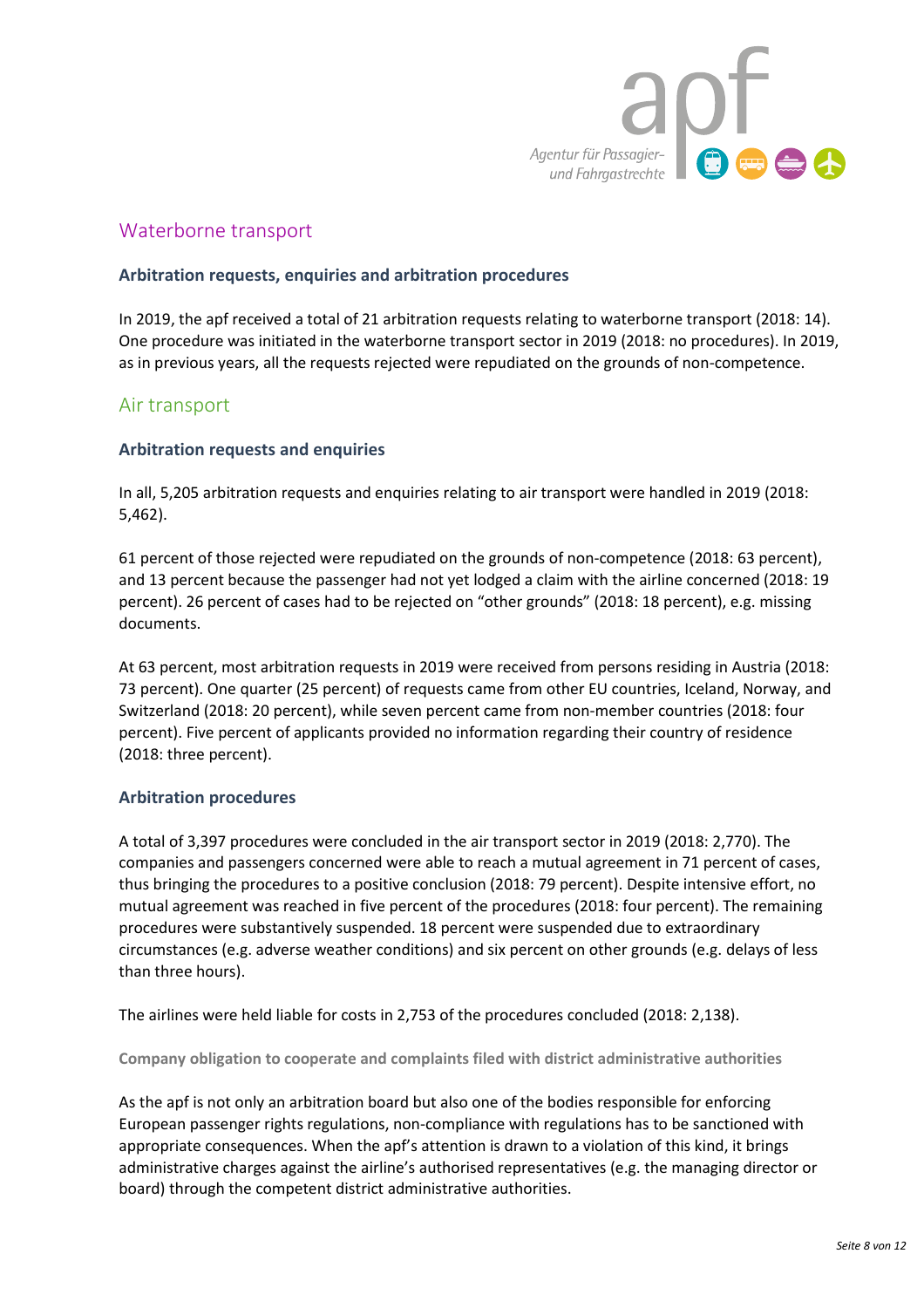

During the business year 2019, 22 procedures of this kind were initiated against airlines (2018: 14). In 21 of the 22 cases, the airline had also failed to participate in the apf's arbitration procedure (2018: in 13 of 14).

**Grounds for procedures and distribution among companies**

In 2019, more than half (52 percent) of the procedures in the air transport sector were initiated due to delays (2018: approximately 45 percent). 43 percent of the procedures related to cancellations (2018: approximately 49 percent) and 4.7 percent to denied boarding (2018: 4.5 percent).

At 37 percent, the air carrier most frequently involved in procedures was Austrian Airlines, the largest Austrian airline (2018: 45 percent). 14 percent of the procedures involved Eurowings. (2018: 16 percent). The percentages accounted for by other airlines were in single figures: Laudamotion (six percent), Wizz Air (five percent), Lufthansa, TAP Portugal and Vueling (four percent each), Iberia and LEVEL Europe (three percent each), easyJet (two percent).

#### **Compensation and reimbursements**

In 2019, a total amount of 1,251,532 Euro was obtained for flight passengers (2018: 1,124,016 Euro).

#### **Duration of procedures**

In 2019, around one quarter (24 percent) of cases were resolved to the satisfaction of the applicant and the company concerned within two weeks (2018: 43 percent). In almost a quarter of cases (24 percent), a solution was found within one month (2018: 22 percent) and in eleven percent of cases within two months (2018: 14 percent). 41 percent of cases took longer than two months to resolve (2018: 21 percent). The number of cases that required a longer time to resolve doubled largely as a result of the sharp increase in volume and the need to perform time-consuming reviews of alleged extraordinary circumstances.

The average duration of arbitration procedures in the air transport sector was around 85 days (2018: 39 days).

# **Focal points of arbitration activity**

Based on the large number of arbitration requests received, the apf is able to determine on a year-byyear basis where systematic, significant problems exist and where there is room for improvement. These issues are dealt with in depth while mediating between the passengers and companies, and also afterwards if necessary. Moreover, personal meetings are held with certain companies several times a year to discuss topics that are particularly relevant for a larger group of people.

Significant issues have arisen particularly in the rail, bus and air transport sectors. Due to the low number of cases during the period under review, it is not possible to draw any general conclusions about any structural problems that may exist in the waterborne transport sector.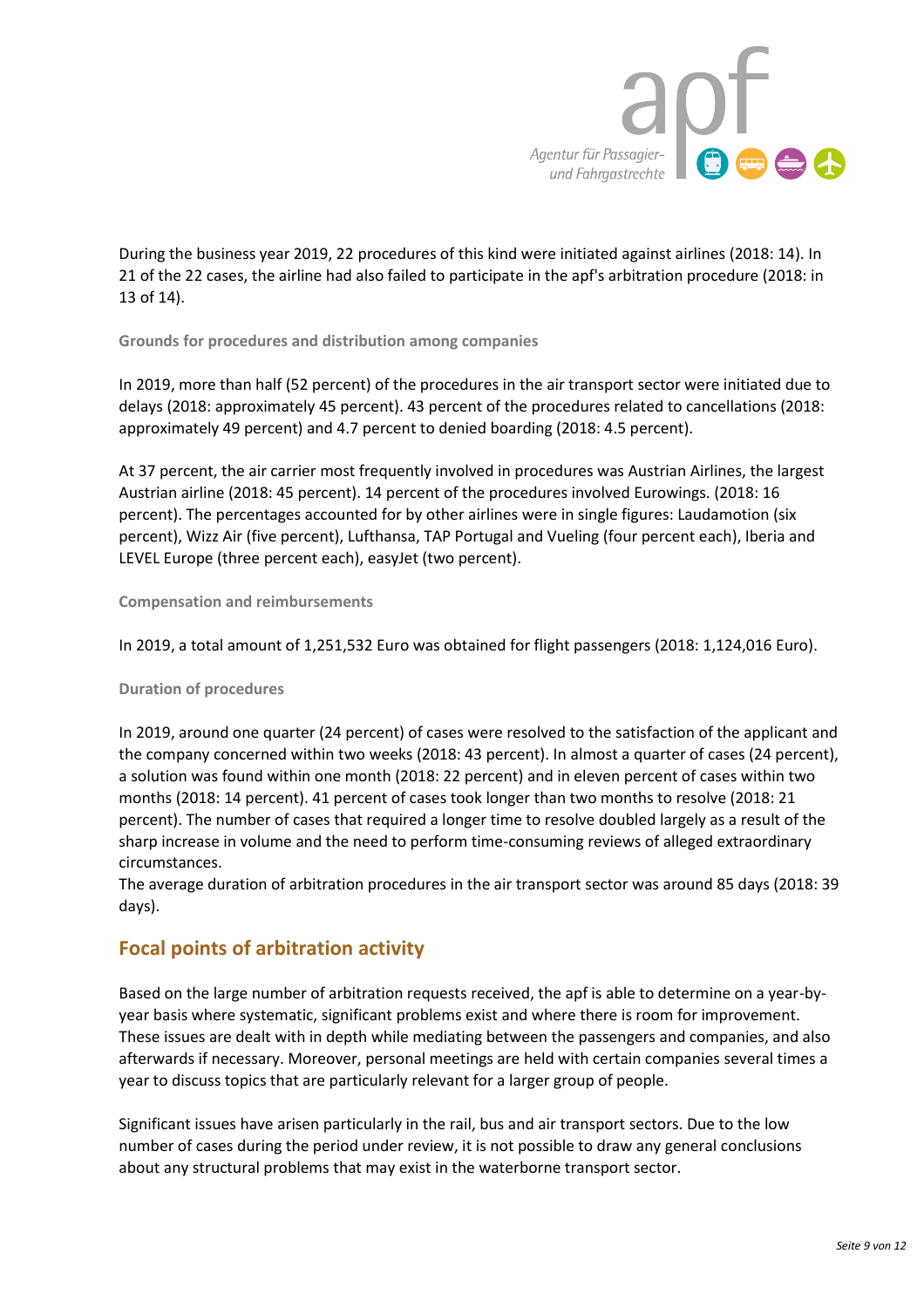

In the rail transport sector, the apf's activities focused largely on issues such as passenger fines, compensation for delays, information about the apf, and compensation for hotel, taxi and other consequential expenses.

Important topics addressed during arbitration procedures in the air transport sector included missed connecting flights and alternative transportation in cases of flight irregularities.

# **Arbitration activities for persons with disabilities and reduced mobility**

The apf is also responsible for handling arbitration requests from passengers with disabilities and reduced mobility (PRM). In the rail, bus and waterborne transport sectors, provisions relating to PRM are incorporated into the respective passenger rights regulations. The air transport sector is subject not only to the Air Passenger Rights Regulation<sup>16</sup> but also to the PRM Air Passenger Rights Regulation.

Until now, the apf has received only a few PRM arbitration requests relating to the four transport sectors.

# **International cooperation**

The passenger rights regulations applicable to all EU member states require regular intensive dialogue between the national enforcement bodies (NEB) in order to guarantee a uniform cross-border approach. Along with regular meetings, which usually take place at the European Commission in Brussels, other measures include participation in working groups, ongoing discussions at informal meetings, events jointly organised with stakeholders, and written communications relating to general questions on dealing with specific problems.

# **Passenger rights**

# Rail transport

 $\overline{\phantom{a}}$ 

### **Violations of the Rail Passenger Rights Regulation and the Railway Carriage and Passenger Rights Act**

When handling arbitration requests, the apf occasionally finds that applicable provisions in the Rail Passenger Rights Regulation and/or the Railway Carriage and Passenger Rights Act (EisbBFG) have been violated. These cases are generally resolved by arbitration; however, the Schienen-Control Kommission had to be notified in a few cases.

The main issues in 2018 included refusals to reimburse fares or pay compensation for delays, insufficient real-time data in bookings, problems purchasing tickets for delayed trains, compensation

<sup>16</sup> Regulation (EC) 261/2004 OJ L 2004/46, 1.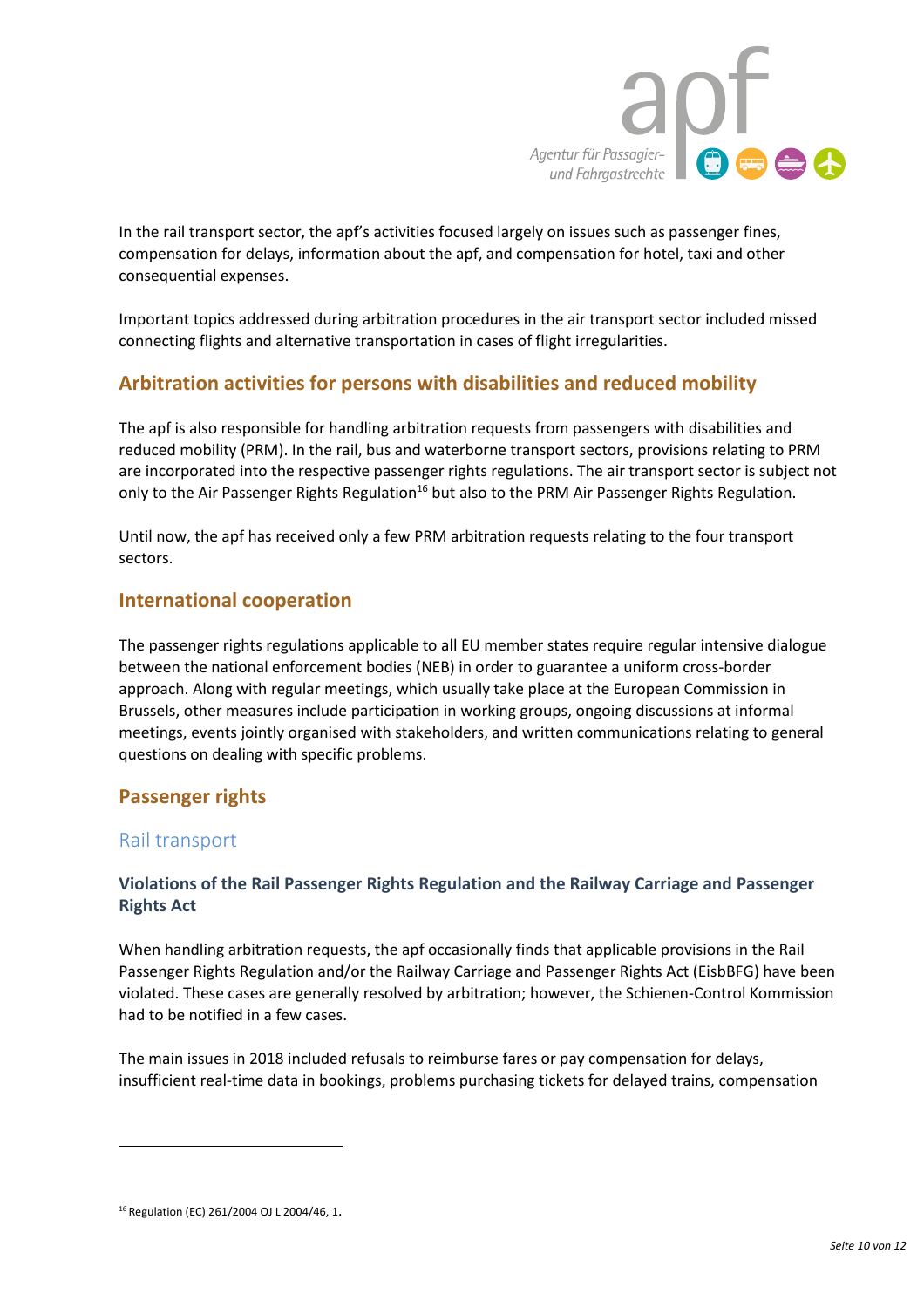

for annual passes cancelled during the year, and lack of information regarding the cancellation of couchettes/sleepers before commencing journeys.

#### **Review of conditions of carriage**

As part of its mandate to scrutinise conditions of carriage and during the course of arbitration procedures initiated in response to arbitration requests, the apf addresses possible violations of the law on the companies' part every reporting year. In several procedures initiated by the Schienen-Control Kommission, certain sections of conditions of carriage were ultimately declared invalid, while other procedures impelled the companies in question to amend their conditions of carriage.

#### **Schienen-Control Kommission procedures**

In 2019, the Schienen-Control Kommission again handled several regulatory procedures in the area of passenger rights.

**Procedures relating to the general terms and conditions of the Österreichcard** 

With regard to this pending procedure, the Schienen-Control Kommission is of the opinion that the general terms and conditions of the Österreichcard may violate provisions in federal law (failure to describe all the services provided by the Österreichcard in the general terms and conditions and the railway undertaking making unilateral amendments to the general terms and conditions of contracts that are already in force). During the procedure, the Schienen-Control Kommission welcomed the railway undertaking's agreement to provide consistent, complete information regarding all its services in its fare conditions and information media (e.g. its website and folders). Some issues (e.g. ancillary services and voluntary additional services) are still being clarified. The procedure was still pending as of the editorial deadline for this publication.

**Procedures relating to price information in the online ticket shop**

In June 2019, the Schienen-Control Kommission initiated a procedure relating to price information. This involves complaints about misleading and contradictory price information in the online ticket shop and app of a railway undertaking. In terms of content, the procedure relates to "Sparschiene" and "Sparschiene-Komfort" tickets, among others; in some cases, the railway undertaking offers these at significantly higher prices than its standard tickets but with poorer conditions (e.g. these tickets cannot be cancelled and refunded).

During the procedure, the Schienen-Control Kommission approved the undertaking's statements with regard to improvements: clear information regarding the conditions for cancelling "Sparschiene-Komfort" tickets, no display of more expensive tickets without added value, uniform description of tickets that offer the same services, indication of gross prices, no automatic activation of extras that were not actively selected when switching between fares. The railway undertaking has already made some improvements. However, the procedure was still pending as of the editorial deadline for this publication.